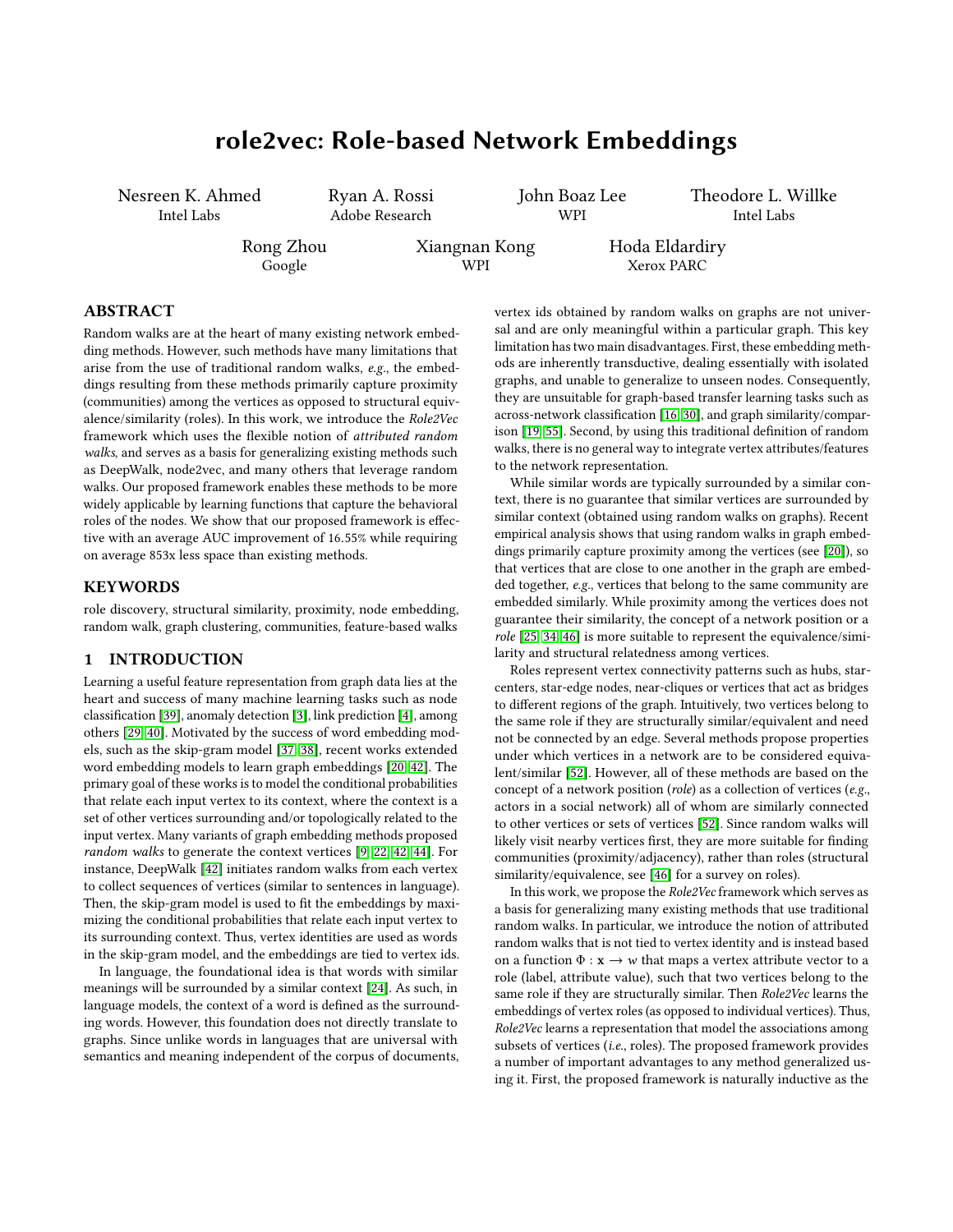learned features generalize to new nodes and across graphs and therefore can be used for transfer learning tasks. Second, they are able to capture structural similarity (roles) better. Third, the proposed framework is inherently space-efficient since embeddings are learned for roles (as opposed to vertices) and therefore requires significantly less space than existing methods. Fourth, the proposed framework naturally supports graphs with attributes (if available/ given as input). Furthermore, our approach is shown to be effective with an average improvement of <sup>16</sup>.55% in AUC while requiring on average 853x less space than existing methods on a variety of graphs from different domains.

#### <span id="page-1-2"></span>2 FRAMEWORK

We consider an (un)directed input graph  $G = (V, E)$ , where  $N_v =$ |V| is the number of vertices in G, and  $N_e = |E|$  is the number of edges in G. For any vertex  $v_i \in V$ , let  $\Gamma(i)$  be the set of direct neighbors of  $v_i$ , and  $d_i = |\Gamma(i)|$  is the vertex degree. In addition, we consider a matrix **X** of attributes/features, where each  $x_i$  is a K-vector for vertex  $v_i$ . For example, for graphs without attributes,  $\mathbf{x}_i$  could simply be an indicator vector for vertex  $v_i$  and K is equivalent  $x_i$  could simply be an indicator vector for vertex  $v_i$  and K is equivalent to the number of vertices (*i.e.*, having  $x_{ij} = 1$  if  $j = i$ , and  $x_{ij} = 0$  otherwise) [\[22,](#page-4-10) [42\]](#page-4-8). For attributed graphs,  $x_i$  may include observed attributes, topological features, and/or node types for heterogeneous graphs. The goal of an embedding method is to derive useful features of particular graph elements (e.g., vertices, edges) by learning a model that maps each graph element to the latent D-dimension space. While the approach remains general for any graph element, this paper focuses on vertex embeddings.

To achieve this, an embedding is usually defined with three components: (1) the context function, which specifies a set of other vertices called the *context*  $c_i$  for any given vertex  $v_i$ , such that the context vertices are surrounding and/or topologically related to context vertices are surrounding and/or topologically related to the given vertex. Each vertex is associated with two latent vectors, an embedding vector  $\boldsymbol{\alpha}_i \in \mathbb{R}^D$  and a context vector  $\boldsymbol{\beta}_i \in \mathbb{R}^D$ . (2)<br>the conditional distribution, which specifies the statistical distrithe conditional distribution, which specifies the statistical distribution used to combine the embedding and context vectors. More specifically, the conditional distribution of a vertex combines its embedding and the context vectors of its surrounding vertices. (3) the model parameters (i.e., embedding and context vectors) and how these are shared across the conditional distributions. Thus, an embedding method models the conditional probability that relate each vertex to its context as follows:

$$
\mathbf{x}_{c_i} \mid \mathbf{x}_i \sim \mathbb{P} \tag{1}
$$

where  $c_i$  is the set of context vertices for vertex  $v_i$ ,  $x_i$  is its fea-<br>ture/attribute vector and  $\mathbb{P}$  is the conditional distribution ture/attribute vector, and  $\mathbb P$  is the conditional distribution.

Our goal is to model  $\mathbb{P}[\mathbf{x}_c_i | \mathbf{x}_i] = \prod_{j \in c_i} \mathbb{P}(\mathbf{x}_j | \mathbf{x}_i)$ , assuming the context vertices are conditionally independent. The most commonly used conditional distribution is the categorical distribution (see [\[48\]](#page-4-21) for other distributions). In this case, a softmax function parameterized with the two latent vectors (i.e., embedding and context vectors) is used. Thus, for each input-context vertex pair  $(v_i, v_j)$ ,

$$
\mathbb{P}(\mathbf{x}_j|\mathbf{x}_i) = \frac{e^{\alpha_i \cdot \beta_j}}{\sum_{v_k \in V} e^{\alpha_i \cdot \beta_k}}
$$
(2)

For sparse graphs, the summation in  $\sum_{v_k \in V} e^{\alpha_i \cdot \beta_k}$  contains many zero entries, and thus can be approximated by sub-sampling those zero entries (using negative sampling similar to language models [\[38\]](#page-4-6)). Finally, the objective function of the embedding method is the sum of the logarithm of likelihood values of each vertex, i.e.,

$$
\mathcal{L}(\boldsymbol{\alpha}, \boldsymbol{\beta}) = \sum_{i=1}^{N_v} \log \mathbb{P}[\mathbf{x}_{c_i} | \mathbf{x}_i]
$$
 (3)

Clearly, there is a class of possible embedding methods where each of the three components (discussed above) is considered a modeling choice with various alternatives. Recent work proposed random walks to sample/collect the context vertices  $c_i$  [\[22,](#page-4-10) [42\]](#page-4-8). Note for these random walk based embedding methods,  $x_i$  is simply an indicator vector for vertex  $v_i$  (*i.e.*, no attributes).

#### <span id="page-1-1"></span>2.1 Mapping Vertices to Vertex-Roles

Given  $N_v \times K$  matrix **X** of attributes and/or structural features, the Role2Vec framework starts by locating sets of vertices, independent of the distance (proximity) between any two in the set, who are placed similarly with respect to all other sets of vertices. Thus, two vertices belong to the same set if they are similar in terms of attributes and/or structural features. We achieve this by learning a function that maps the  $N_v$  vertices to a set  $W = \{w_1, ..., w_M\}$  of M vertex-roles where M is often much smaller than  $N_v$ , i.e.,  $M \ll N_v$ ,

$$
\Phi : \mathbf{x} \to w \tag{4}
$$

Thus,  $\Phi$  is a function mapping vertices to *vertex-roles* based on the  $N \times K$  attribute matrix **X** Clearly the function  $\Phi$  is a model. the  $N_v \times K$  attribute matrix X. Clearly, the function  $\Phi$  is a modeling choice [\[52\]](#page-4-20), which could be learned automatically or defined manually by the user. We explore two general classes of functions for mapping vertices to their roles. The first class of functions are simple functions taking the form:

<span id="page-1-0"></span>
$$
\Phi(\mathbf{x}) = x_1 \circ x_2 \circ \cdots \circ x_K \tag{5}
$$

where  $\mathbf{x} = \begin{bmatrix} x_1 & x_2 & \cdots & x_K \end{bmatrix}$  is an attribute vector and  $\circ$  is a binary operator such as concatenation sum among others. Notably binary operator such as concatenation, sum, among others. Notably, suppose 3 or 4-node graphlets are used, then two nodes belong to the same role iff they have the same graphlet features. This is consistent with the definition of structural roles, see [\[46\]](#page-4-19) for further details. As an aside, the above functions can be "relaxed" by performing log binning on each individual graphlet feature prior to using Eq. [5.](#page-1-0) This has two main consequences. First, it allows nodes to be in the same role even if they do not have identical feature values. Thus, nodes that are sufficiently similar with respect to their structural properties belong to the same role. Second, log binning and other feature transformation techniques can be used to control the number of roles (e.g., by changing the bin size in log binning, etc.).

The second class of functions are learned by solving an objective function. This includes functions based on a low-rank factorization of the  $N_v \times K$  matrix X having the form  $X \approx f(UV^T)$  with factor<br>matrices  $U \in \mathbb{R}^{N_v \times r}$  and  $V \in \mathbb{R}^{K \times r}$  where  $r > 0$  is the rank and f matrices  $\mathbf{U} \in \mathbb{R}^{N_v \times r}$  and  $\mathbf{V} \in \mathbb{R}^{K \times r}$  where  $r > 0$  is the rank and  $f$  is a linear or non-linear function. More formally is a linear or non-linear function. More formally,

$$
\arg\min_{\mathbf{U},\mathbf{V}\in C} \left[ \mathcal{D}(\mathbf{X}, f \langle \mathbf{U}\mathbf{V}^T \rangle) + \mathcal{R}(\mathbf{U}, \mathbf{V}) \right] \tag{6}
$$

 $U, V \in C \quad 1 \quad 1 \quad 1 \quad 0$ <br>where  $D$  is the loss,  $C$  is constraints (e.g., non-negativity constraints  $U \ge 0, V \ge 0$ , and  $\mathcal{R}(U, V)$  is a regularization penalty. Then, we partition  $U \in \mathbb{R}^{N_v \times r}$  into M disjoint sets of nodes (for each of the M vertex-roles)  $V_{\text{tot}}$  where V, is the set of vertices manned  $\overline{M}$  vertex-roles)  $V_1, \ldots, V_M$ , where  $V_j$  is the set of vertices mapped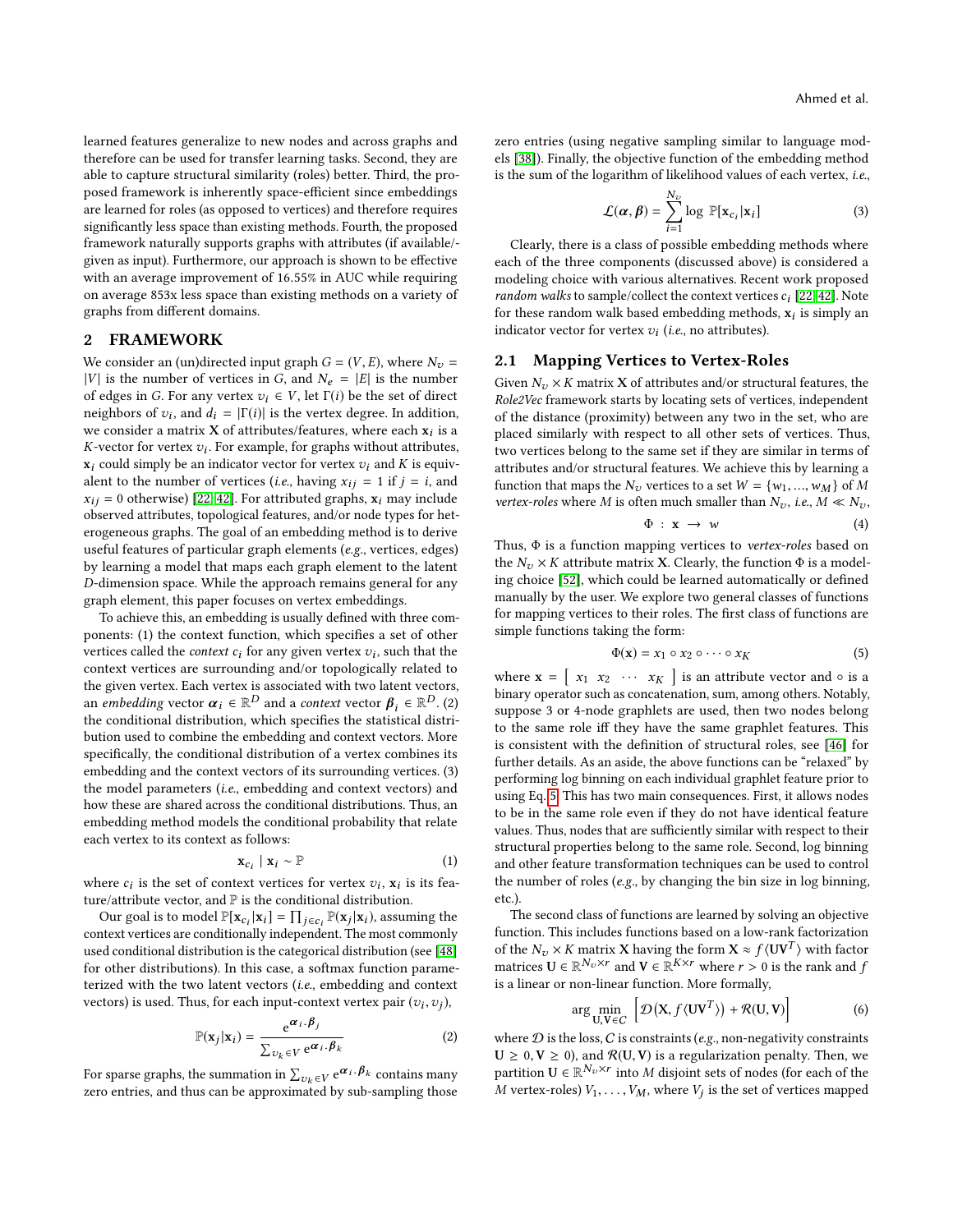to vertex-role  $w_j$  ∈ *W*, by solving the k-means objective:

$$
\min_{\{V_j\}_{j=1}^M} \sum_{j=1}^M \sum_{\mathbf{u}_i \in V_j} ||\mathbf{u}_i - \mathbf{c}_j||^2, \text{ where } \mathbf{c}_j = \frac{\sum_{\mathbf{u}_i \in V_j} \mathbf{u}_i}{|V_j|} \tag{7}
$$

#### 2.2 Attributed Random Walks

Recently, random walks received much attention in learning network embeddings [\[22,](#page-4-10) [42\]](#page-4-8), in particular to generate the context vertices (as discussed above). Consider a random walk of length L and starting at a vertex  $v_0$  of the input graph  $G$ , if at time t we are at vertex  $v_t$ , then at time  $t + 1$ , we move to a neighbor of  $v_t$  with probability  $1/d$ . Thus the resulting randomly chosen sequence of probability  $1/d_{v_t}$ . Thus, the resulting randomly chosen sequence of vertex indices  $(v_t, t = 0, 1, \ldots, I = 1)$  is a Markov chain. However vertex indices  $(v_t : t = 0, 1, ..., L - 1)$  is a Markov chain. However, a key limitation of these methods is that the embeddings learned based on random walks are fundamentally tied to vertex ids (as discussed above). By using this traditional definition of random walks, there is no general way to integrate vertex attributes and structural features to the network representation. On the other hand, vertex attributes and structural features can easily be represented by differentiating the edges according to the roles of their endpoints, which leads to the definition of attributed random walks.

DEFINITION 1 (ATTRIBUTED WALK). Let  $x_i$  be a K-dimensional vector for vertex  $v_i$ . An attributed walk of length L is a sequence of adjacent vertex-roles adjacent vertex-roles,

$$
\Phi(\mathbf{x}_{v_0}), \dots, \Phi(\mathbf{x}_{v_t}), \Phi(\mathbf{x}_{v_{t+1}}), \dots, \Phi(\mathbf{x}_{v_{L-1}})
$$
\n(8)

induced by a randomly chosen sequence of indices  $(v_t : t = 0, 1, ..., L-1)$  separated by a random walk of length L starting at  $v_0$  and a 1) generated by a random walk of length L starting at  $v_0$ , and a function  $\Phi : \mathbf{x} \to \mathbf{w}$  that maps an input vector  $\mathbf{x}$  to a vertex role  $\Phi(\mathbf{x})$ .

The induced vertex-role sequence in the above definition is called attributed random walks.

The Role2vec framework uses vertex mapping and attributed random walks to learn the embeddings. Thus, our goal is to model the conditional probability that relate each vertex-role to the roles of its context,

$$
\mathbb{P}\Big[\Phi\langle \mathbf{x}_{c_i}\rangle|\Phi\langle \mathbf{x}_i\rangle\Big] = \prod_{j\in c_i} \mathbb{P}(\Phi\langle \mathbf{x}_j\rangle|\Phi\langle \mathbf{x}_i\rangle) \tag{9}
$$

Hence, the embedding structure (*i.e.*, the embedding and context vectors) is shared among the vertices with the same vertex-role. Specifically, we learn  $\alpha_j \in \mathbb{R}^D$  and  $\beta_j \in \mathbb{R}^D$  for each partition  $V_j$  of vertices which are manned to vertex-role  $w_j$ . Note that *Role2ye* of vertices, which are mapped to vertex-role  $w_j$ . Note that *Role2vec*<br>learns an embedding for an aggregated network, where detailed learns an embedding for an aggregated network, where detailed relations among individual vertices are aggregated to total relations among vertex-roles.

#### <span id="page-2-1"></span>2.3 Role2Vec Algorithm

The Role2Vec algorithm is shown in Alg. [1.](#page-2-0) Alg. [1](#page-2-0) takes the following inputs: (1) graph  $G$ , (2) attribute matrix  $X$ , (3) embedding dimension  $D$ , (4) walks per vertex  $R$ , (5) walk length  $L$ , (6) context window size  $\omega$ . In Line [3,](#page-2-0) if X is not available, we derive structural features using the graph structure itself. For instance, in this paper, we use small subgraphs called motifs as higher-order structural features. Counts of motif patterns were found useful to capture the local structure of vertices and can be computed quickly and efficiently with parallel algorithms [\[1,](#page-4-22) [5\]](#page-4-23). Since many graph properties including motifs

#### <span id="page-2-0"></span>Algorithm 1 role2vec

| $\mathbf{1}$   | <b>procedure</b> ROLE2VEC( $G = (V, E)$ and X, embedding dimensions D,                 |  |  |  |  |  |  |  |
|----------------|----------------------------------------------------------------------------------------|--|--|--|--|--|--|--|
|                | walks per node R, walk length L, context (window) size $\omega$ )                      |  |  |  |  |  |  |  |
| $\overline{c}$ | Initialize set of <i>attributed</i> walks $S$ to $\emptyset$                           |  |  |  |  |  |  |  |
| 3              | Extract (motif) features if needed and append to X                                     |  |  |  |  |  |  |  |
| $\overline{4}$ | Transform each attribute in $X(e.g., using logarithmic binning)$                       |  |  |  |  |  |  |  |
| 5              | Map vertices to roles function $\Phi : \mathbf{x} \to \mathbf{w}$                      |  |  |  |  |  |  |  |
| 6              | Precompute transition probabilities $\pi$                                              |  |  |  |  |  |  |  |
| 7              | $G' = (V, E, \pi)$                                                                     |  |  |  |  |  |  |  |
| 8              | parallel for $j = 1, 2, , R$ do<br>$\triangleright$ walks per node                     |  |  |  |  |  |  |  |
| 9              | Set $\Pi$ to be a random permutation of the nodes V                                    |  |  |  |  |  |  |  |
| 10             | for each $v \in \Pi$ in order do                                                       |  |  |  |  |  |  |  |
| 11             | $S =$ ATTRIBUTEDWALK $(G', X, v, \Phi, L)$                                             |  |  |  |  |  |  |  |
| 12             | Add the attributed walk $S$ to $S$                                                     |  |  |  |  |  |  |  |
| 13             | end parallel                                                                           |  |  |  |  |  |  |  |
| 14             | $\alpha$ = StochasticGradientDescent( $\omega$ , D, S)<br>$\triangleright$ parallel    |  |  |  |  |  |  |  |
| 15             | <b>return</b> the learned <i>role</i> embeddings $\alpha$                              |  |  |  |  |  |  |  |
| 16             | <b>procedure</b> ATTRIBUTEDWALK $(G', X)$ , start node s, function $\Phi$ , <i>L</i> ) |  |  |  |  |  |  |  |
| 17             | Initialize attributed walk S to $[\Phi(\mathbf{x}_s)]$                                 |  |  |  |  |  |  |  |
| 18             | Set $i = s$<br>⊳ current node                                                          |  |  |  |  |  |  |  |
| 19             | for $\ell = 1$ to $L - 1$ do                                                           |  |  |  |  |  |  |  |
| 20             | $\Gamma_i$ = Set of the neighbors for node <i>i</i>                                    |  |  |  |  |  |  |  |
| 21             | $j = \text{ALIASSample}(\Gamma_i, \pi)$<br>► select node $j \in \Gamma_i$              |  |  |  |  |  |  |  |
| 22             | Append $\Phi(\mathbf{x}_i)$ to S                                                       |  |  |  |  |  |  |  |
| 23             | Set $i$ to be the current node $j$                                                     |  |  |  |  |  |  |  |

exhibit power law distributions, we preprocess  $X$  using logarithmic binning, similar to [\[25\]](#page-4-17) (Line [4\)](#page-2-0). In Line [5,](#page-2-0) vertices are mapped to vertex-roles using a function  $\Phi(\mathbf{x})$  as discussed in Section [2.1.](#page-1-1) Then, we precompute the random walk transition probabilities  $\pi$ , which could be uniform or weighted (Line [6\)](#page-2-0). Lines [8-13](#page-2-0) initiate random walks from each vertex using the notion of attributed random walks (using alias samping).Finally, Role2Vec learns the embeddings using stochastic gradient descent in Line [14.](#page-2-0)

24 return attributed walk S of length L rooted at node s

Recall that  $N_v$  is the number of nodes, M is the number of roles, and  $M \ll N_v$ . Role2vec has the following properties.

Corollary 2.1. Role2vec is space-efficient with space complexity  $O(MD + N_v)$ .

COROLLARY 2.2. As  $M \rightarrow N_v$  then we recover the traditional random walk methods [\[22,](#page-4-10) [42\]](#page-4-8) as a special case of the framework.

This is straightforward to see. Suppose  $M \rightarrow N_{v}$ , then *Role2vec* converges to the baseline random walk methods [\[22,](#page-4-10) [42\]](#page-4-8), since each vertex is mapped to a new role that uniquely identifies it from other vertices, i.e.,  $\Phi$  is a one-to-one function from V onto itself. Intuitively, this implies that each node is assigned a unique role that uniquely identifies it and thus corresponds exactly to the baseline random walk methods [\[22,](#page-4-10) [42\]](#page-4-8) that use simple random walks based on node identity. Furthermore, notice that  $M \to 1$  and  $M \to N_v$ correspond to the two most extremes in the framework and the best algorithm is likely to lie in between these two extremes.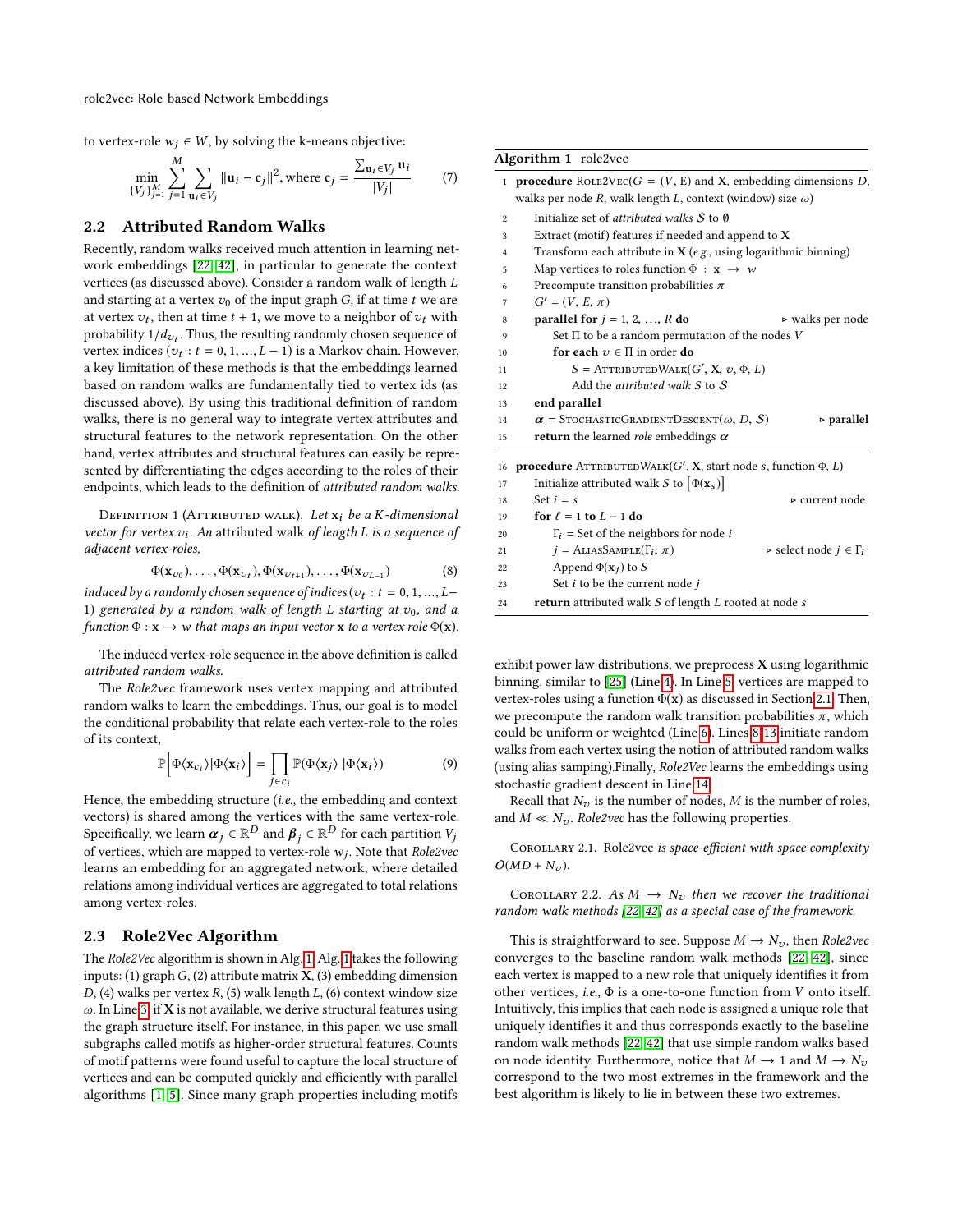#### 3 EXPERIMENTS

We investigate the effectiveness of the proposed framework using a variety of graphs. All graphs have been made available at NetworkRepository  $[45]$ <sup>[1](#page-0-0)</sup>

### 3.1 Experimental Setup

All experiments use logarithmic binning<sup>[2](#page-0-0)</sup> with the bin size  $\delta$  chosen by searching over  $\delta \in \{0.01, 0.1, 0.5, 0.9, 0.99\}$ . In these experiments, we use a simple function  $\Phi(\mathbf{x})$  that represents a concatenation of the attribute values in the node attribute vector x. We searched over 10 subsets of the 9 motif features of size 2-4 nodes shown in Figure [1.](#page-3-0) We evaluate the role2vec approach presented in Section [2.3](#page-2-1) that leverages the attributed random walk framework (Section [2\)](#page-1-2) against a number of baseline methods including: node2vec [\[22\]](#page-4-10), DeepWalk [\[42\]](#page-4-8), struc2vec [\[44\]](#page-4-11), and LINE [\[51\]](#page-4-25). For our approach and node2vec, we use the same hyperparameters  $(D =$ 128,  $R = 10, L = 80$ ) and grid search over  $p, q \in \{0.25, 0.50, 1, 2, 4\}$ as mentioned in [\[22\]](#page-4-10). For link prediction, we use logistic regression (LR) with an L2 penalty. The model is selected using 10-fold crossvalidation on 10% of the labeled data. Experiments are repeated for 10 random seed initializations. All results are statistically significant with p-value < <sup>0</sup>.01. We use AUC to evaluate the models. Data is available online [\[45\]](#page-4-24).

<span id="page-3-0"></span>

Figure 1: Summary of the 9 graphlets (motifs) and 15 orbits with 2-4 nodes.

<span id="page-3-1"></span>Table 1: AUC scores for various methods for link prediction using  $(\alpha_i + \alpha_j)/2$ . Note R2V=Role2vec, N2V=node2vec,<br>DW-DeepWalk and S2V-struc2vec DW=DeepWalk and S2V=struc2vec.

| GRAPH             | R2V   | N2V   | DW    | <b>LINE</b> | S <sub>2</sub> V |
|-------------------|-------|-------|-------|-------------|------------------|
| bn-cat            | 0.710 | 0.627 | 0.627 | 0.672       | 0.669            |
| bn-rat-brain      | 0.748 | 0.716 | 0.716 | 0.691       | 0.729            |
| bn-rat-cerebral   | 0.867 | 0.813 | 0.811 | 0.709       | 0.858            |
| $ca-CSphd$        | 0.838 | 0.768 | 0.735 | 0.620       | 0.791            |
| eco-fweb-baydry   | 0.681 | 0.655 | 0.627 | 0.660       | 0.623            |
| ia-radoslaw-email | 0.867 | 0.756 | 0.745 | 0.769       | 0.857            |
| soc-anybeat       | 0.961 | 0.854 | 0.848 | 0.850       | 0.883            |
| soc-dolphins      | 0.656 | 0.580 | 0.498 | 0.551       | 0.590            |
| fb-Yale4          | 0.793 | 0.742 | 0.728 | 0.763       | 0.758            |
| web-EPA           | 0.926 | 0.804 | 0.738 | 0.768       | 0.861            |

#### 3.2 Comparison

We compare the proposed approach to other embedding methods for link prediction. Given a partially observed graph G with a fraction of missing edges, the link prediction task is to predict these missing edges. We generate a labeled dataset of edges as done in [\[22\]](#page-4-10). Positive examples are obtained by removing 50% of edges randomly, whereas negative examples are generated by randomly sampling an equal number of node pairs that are not connected with an edge, *i.e.*, each node pair  $(i, j) \notin E$ . For each method, we learn features using the remaining graph that consists of only positive examples. Using the learned embeddings from each method, we then learn a model to predict whether a given edge in the test set exists in E or not. Notice that embedding methods such as DeepWalk and node2vec require each vertex in G to appear in at least one edge in the training graph, otherwise these methods are unable to derive features for such vertices.

For comparison, we use the same set of binary operators as in [\[22\]](#page-4-10) to construct features for the edges by combining the learned embeddings of its endpoints. The AUC results are provided in Table [1](#page-3-1) and [2.](#page-3-2) The AUC scores from our method are all significantly better than the other methods at  $p < 0.01$ . In all cases, our method achieves better predictive performance over the other methods across a wide variety of graphs with different characteristics. Overall, the mean and product binary operators give an average gain in predictive performance (over all graphs) of <sup>11</sup>.1% and 22%, respectively. As an aside, depending on the graph, the number of roles M can sometimes be relatively large. However, in all cases, the best M is obviously less than  $N_v$ . We note that our approach directly models the similarity between the vertices, hence, the embeddings learned by Role2Vec models the network structure better than traditional methods, capturing both homophily and heterophily [\[36\]](#page-4-26).

#### 4 CONCLUSION

In this work, we proposed the notion of role-based graph embeddings. Instead of learning individual embeddings for each node, embeddings are learned for each role based on functions that map feature vectors to roles. To learn such role-based embeddings, we proposed the notion of attributed random walk. Using this notion, we described a framework called Role2Vec that serves as a basis for generalizing existing methods that use random walks (based on vertex ids). The proposed framework enables these methods to be more widely applicable by learning functions that capture the behavioral roles of nodes. Instead of learning individual embeddings for each node, our approach learns embeddings for each role based on functions that map feature vectors to roles. It was shown that many existing methods are actually a special case in the Role2Vec

<span id="page-3-2"></span>Table 2: AUC scores for various methods for link prediction using  $\alpha_i \odot \alpha_j$ . Note R2V=Role2vec, N2V=node2vec,<br>DW=DeepWalk and S2V=struc2vec DW=DeepWalk and S2V=struc2vec.

| GRAPH             | R2V   | N2V   | DW    | <b>LINE</b> | S <sub>2</sub> V |
|-------------------|-------|-------|-------|-------------|------------------|
| bn-cat            | 0.694 | 0.621 | 0.621 | 0.494       | 0.662            |
| hn-rat-hrain      | 0.775 | 0.715 | 0.715 | 0.562       | 0.736            |
| bn-rat-cerebral   | 0.867 | 0.796 | 0.793 | 0.498       | 0.834            |
| $ca-CSphd$        | 0.758 | 0.678 | 0.660 | 0.533       | 0.699            |
| eco-fweb-baydry   | 0.684 | 0.673 | 0.631 | 0.516       | 0.599            |
| ia-radoslaw-email | 0.852 | 0.746 | 0.731 | 0.471       | 0.843            |
| soc-anybeat       | 0.945 | 0.730 | 0.728 | 0.618       | 0.798            |
| soc-dolphins      | 0.787 | 0.593 | 0.508 | 0.549       | 0.553            |
| fb-Yale4          | 0.940 | 0.912 | 0.904 | 0.784       | 0.905            |
| web-EPA           | 0.907 | 0.808 | 0.797 | 0.650       | 0.841            |
|                   |       |       |       |             |                  |

<sup>1</sup>http://networkrepository.com/

<sup>&</sup>lt;sup>2</sup>Logarithmic binning assigns the first  $\delta N_v$  nodes with smallest attribute value to 0 (where  $0 < \delta < 1$ ), then assigns the  $\delta$  fraction of remaining unassigned nodes with smallest value to 1, and so on.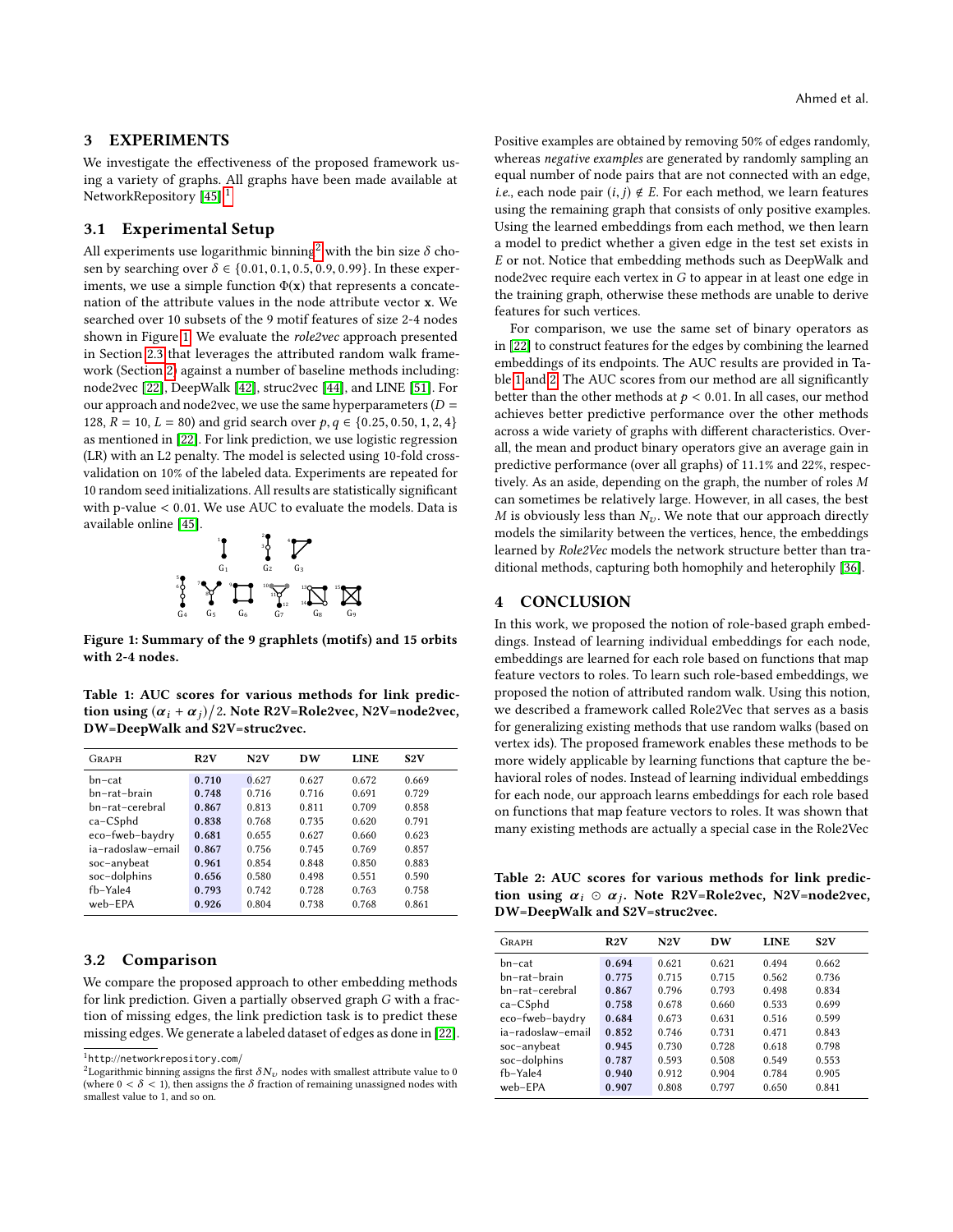role2vec: Role-based Network Embeddings

framework when the number of roles equals the number of nodes. Finally, we demonstrated the effectiveness of the framework for link prediction task where it is shown to achieve an average gain in AUC of 16.55% while requiring 853x less space than existing methods on a wide variety of graphs.

#### REFERENCES

- <span id="page-4-22"></span>[1] Nesreen K. Ahmed, Jennifer Neville, Ryan A. Rossi, and Nick Duffield. 2015. Efficient Graphlet Counting for Large Networks. In ICDM. 10.
- <span id="page-4-54"></span>[2] Nesreen K. Ahmed, Ryan A. Rossi, Theodore L. Willke, and Rong Zhou. 2017. Edge Role Discovery via Higher-Order Structures. 291–303.
- <span id="page-4-1"></span>[3] Leman Akoglu, Hanghang Tong, and Danai Koutra. 2015. Graph based anomaly detection and description: a survey. DMKD 29, 3 (2015), 626–688.
- <span id="page-4-2"></span>[4] Mohammad Al Hasan and Mohammed J Zaki. 2011. A survey of link prediction in social networks. In Social Network Data Analytics. 243–275.
- <span id="page-4-23"></span>[5] Austin R Benson, David F Gleich, and Jure Leskovec. 2016. Higher-order organization of complex networks. Science 353, 6295 (2016), 163–166.
- <span id="page-4-45"></span>[6] Toine Bogers. 2010. Movie recommendation using random walks over the contextual graph. In Context-Aware Recommender Systems.
- <span id="page-4-39"></span>[7] Aleksandar Bojchevski and Stephan Günnemann. 2017. Deep Gaussian Embedding of Attributed Graphs: Unsupervised Inductive Learning via Ranking. arXiv:1707.03815 (2017).
- <span id="page-4-28"></span>[8] Shaosheng Cao, Wei Lu, and Qiongkai Xu. 2015. GraRep: Learning graph representations with global structural information. In CIKM. ACM, 891–900.
- <span id="page-4-9"></span>[9] Sandro Cavallari, Vincent W Zheng, Hongyun Cai, Kevin Chen-Chuan Chang, and Erik Cambria. 2017. Learning community embedding with community detection and node embedding on graphs. In CIKM. 377–386.
- <span id="page-4-33"></span>[10] Shiyu Chang, Wei Han, Jiliang Tang, Guo-Jun Qi, Charu C Aggarwal, and Thomas S Huang. 2015. Heterogeneous network embedding via deep architectures. In SIGKDD. 119–128.
- <span id="page-4-27"></span>[11] Winnie Cheng, Chris Greaves, and Martin Warren. 2006. From n-gram to skipgram to concgram. Int. J. of Corp. Linguistics 11, 4 (2006), 411–433.
- <span id="page-4-41"></span>[12] Fan Chung. 2007. Random walks and local cuts in graphs. Linear Algebra and its applications 423, 1 (2007), 22–32.
- <span id="page-4-40"></span>[13] Connor W Coley, Regina Barzilay, William H Green, Tommi S Jaakkola, and Klavs F Jensen. 2017. Convolutional Embedding of Attributed Molecular Graphs for Physical Property Prediction. J. Chem. Info. & Mod. (2017).
- <span id="page-4-34"></span>[14] Yuxiao Dong, Nitesh V Chawla, and Ananthram Swami. 2017. metapath2vec: Scalable Representation Learning for Heterogeneous Networks. In SIGKDD. 135-144.
- <span id="page-4-52"></span>[15] M.G. Everett. 1985. Role similarity and complexity in social networks. Social Networks 7, 4 (1985), 353–359.
- <span id="page-4-13"></span>[16] L. Getoor and B. Taskar (Eds.). 2007. Intro. to SRL. MIT Press.
- <span id="page-4-53"></span>[17] Sean Gilpin, Tina Eliassi-Rad, and Ian Davidson. 2013. Guided learning for role discovery (GLRD): framework, algorithms, and applications. In SIGKDD. 113–121.
- <span id="page-4-51"></span>[18] David F. Gleich and Ryan A. Rossi. 2014. A Dynamical System for PageRank with Time-Dependent Teleportation. Inter. Math. (2014), 188–217.
- <span id="page-4-15"></span>[19] Timothy E Goldsmith and Daniel M Davenport. 1990. Assessing structural similarity of graphs. (1990).
- <span id="page-4-7"></span>[20] Palash Goyal and Emilio Ferrara. 2017. Graph Embedding Techniques, Applications, and Performance: A Survey. arXiv preprint arXiv:1705.02801 (2017)
- <span id="page-4-49"></span>[21] Leo Grady. 2006. Random walks for image segmentation. TPAMI 28, 11 (2006), 1768–1783.
- <span id="page-4-10"></span>[22] Aditya Grover and Jure Leskovec. 2016. node2vec: Scalable feature learning for networks. In SIGKDD. 855–864.
- <span id="page-4-31"></span>[23] William L Hamilton, Rex Ying, and Jure Leskovec. 2017. Inductive Representation Learning on Large Graphs. arXiv:1706.02216 (2017).
- <span id="page-4-12"></span>[24] Zellig S Harris. 1954. Distributional structure. Word 10, 2-3 (1954), 146–162.
- <span id="page-4-17"></span>[25] Keith Henderson, Brian Gallagher, Lei Li, Leman Akoglu, Tina Eliassi-Rad, Hanghang Tong, and Christos Faloutsos. 2011. It's who you know: graph mining using recursive structural features. In SIGKDD. ACM, 663–671.
- <span id="page-4-35"></span>[26] Xiao Huang, Jundong Li, and Xia Hu. 2017. Accelerated attributed network embedding. In SDM.
- <span id="page-4-36"></span>[27] Xiao Huang, Jundong Li, and Xia Hu. 2017. Label informed attributed network embedding. In WSDM.
- <span id="page-4-47"></span>[28] Akshay Java, Pranam Kolari, Tim Finin, and Tim Oates. 2006. Modeling the spread of influence on the blogosphere. In WWW. 22–26.
- <span id="page-4-3"></span>[29] Mehmet Koyutürk, Yohan Kim, Umut Topkara, Shankar Subramaniam, Wojciech Szpankowski, and Ananth Grama. 2006. Pairwise alignment of protein interaction networks. JCB 13, 2 (2006), 182–199.
- <span id="page-4-14"></span>[30] Ankit Kuwadekar and Jennifer Neville. 2011. Relational active learning for joint collective classification models. In ICML. 385–392.
- <span id="page-4-48"></span>[31] Jean-Louis Lassez, Ryan Rossi, and Kumar Jeev. 2008. Ranking Links on the Web: Search and Surf Engines. In IEA/AIE. 199–208.
- <span id="page-4-38"></span>[32] Jiongqian Liang, Peter Jacobs, and Srinivasan Parthasarathy. 2017. SEANO: Semisupervised Embedding in Attributed Networks with Outliers. arXiv:1703.08100 (2017).
- <span id="page-4-46"></span>[33] W. Liu and L. Lü. 2010. Link prediction based on local random walk. Europhysics Letters 89 (2010), 58007.
- <span id="page-4-18"></span>[34] Francois Lorrain and Harrison C White. 1977. Structural equivalence of individuals in social networks. In Social Networks. Elsevier, 67–98.
- <span id="page-4-42"></span>[35] László Lovász. 1993. Random walks on graphs. Combinatorics 2 (1993), 1–46.
- <span id="page-4-26"></span>[36] Miller McPherson, Lynn Smith-Lovin, and James M Cook. 2001. Birds of a feather: Homophily in social networks. Annual review of sociology 27, 1 (2001), 415–444.
- <span id="page-4-5"></span>Tomas Mikolov, Kai Chen, Greg Corrado, and Jeffrey Dean. 2013. Efficient estimation of word representations in vector space. In ICLR Workshop. 10.
- <span id="page-4-6"></span>[38] Tomas Mikolov, Ilya Sutskever, Kai Chen, Greg S Corrado, and Jeff Dean. 2013. Distributed representations of words and phrases and their compositionality. In Advances in neural information processing systems. 3111–3119.
- <span id="page-4-0"></span>[39] Jennifer Neville and David Jensen. 2000. Iterative classification in relational data. In AAAI SRL Workshop. 13–20.
- <span id="page-4-4"></span>[40] Andrew Y Ng, Michael I Jordan, and Yair Weiss. 2002. On spectral clustering: Analysis and an algorithm. In NIPS. 849–856.
- <span id="page-4-43"></span>[41] L. Page, S. Brin, R. Motwani, and T. Winograd. 1998. PageRank citation ranking: Bringing order to the web. Stanford Tech. Report (1998).
- <span id="page-4-8"></span>[42] Bryan Perozzi, Rami Al-Rfou, and Steven Skiena. 2014. Deepwalk: Online learning of social representations. In SIGKDD. 701–710.
- <span id="page-4-44"></span>[43] Pascal Pons and Matthieu Latapy. 2006. Computing communities in large networks using random walks. J. Graph Alg. Appl. 10, 2 (2006), 191–218.
- <span id="page-4-11"></span>[44] Leonardo F.R. Ribeiro, Pedro H.P. Saverese, and Daniel R. Figueiredo. 2017. Struc2Vec: Learning Node Representations from Structural Identity. In SIGKDD. 385–394.
- <span id="page-4-24"></span>[45] Ryan A. Rossi and Nesreen K. Ahmed. 2015. The Network Data Repository with Interactive Graph Analytics and Visualization. In AAAI. 4292-4293. [http:](http://networkrepository.com) [//networkrepository.com](http://networkrepository.com)
- <span id="page-4-19"></span>[46] Ryan A. Rossi and Nesreen K. Ahmed. 2015. Role Discovery in Networks. TKDE 27, 4 (2015), 1112–1131.
- <span id="page-4-30"></span>[47] Ryan A. Rossi, Rong Zhou, and Nesreen K. Ahmed. 2017. Deep Feature Learning for Graphs. In arXiv:1704.08829.
- <span id="page-4-21"></span>[48] Maja Rudolph, Francisco Ruiz, Stephan Mandt, and David Blei. 2016. Exponential family embeddings. In Advances in Neural Information Processing Systems. 478– 486.
- <span id="page-4-50"></span>[49] Sergio D Servetto and Guillermo Barrenechea. 2002. Constrained random walks on random graphs: routing algorithms for large scale wireless sensor networks. In Wireless Sensor Networks & App. 12–21.
- <span id="page-4-32"></span>[50] Chuan Shi, Xiangnan Kong, Yue Huang, S Yu Philip, and Bin Wu. 2014. HeteSim: A General Framework for Relevance Measure in Heterogeneous Networks. TKDE 26, 10 (2014), 2479–2492.
- <span id="page-4-25"></span>[51] Jian Tang, Meng Qu, Mingzhe Wang, Ming Zhang, Jun Yan, and Qiaozhu Mei. 2015. LINE: Large-scale Information Network Embedding. In WWW. 1067–1077.
- <span id="page-4-20"></span>[52] S. Wasserman and K. Faust. 1994. Social network analysis: Methods and applications. Cambridge University Press.
- <span id="page-4-37"></span>[53] Cheng Yang, Zhiyuan Liu, Deli Zhao, Maosong Sun, and Edward Y Chang. 2015. Network Representation Learning with Rich Text Information.. In IJCAI. 2111– 2117.
- <span id="page-4-29"></span>[54] Zhilin Yang, William W Cohen, and Ruslan Salakhutdinov. 2016. Revisiting semi-supervised learning with graph embeddings. arXiv:1603.08861 (2016).
- <span id="page-4-16"></span>[55] Laura A Zager and George C Verghese. 2008. Graph similarity scoring and matching. Applied mathematics letters 21, 1 (2008), 86–94.

## A SUPPLEMENTARY MATERIALS

#### A.1 Theoretical Analysis

We analyze the properties/parameters of attributed random walks. Lemmas [1](#page-5-0)[–3](#page-5-1) analyze the constraints and bounds on vertex reachability, expected access time, and representation of vertices/edges in attributed random walks.

We consider an attributed random walk of length L and starting at vertex  $v_0$  of G, if at time t we are at vertex  $v_t$  with role  $\Phi(\mathbf{x}_t)$ , then at time  $t + 1$ , we move to a neighbor of  $v_t$  with probability  $1/d_{v_t}$ .<br>Clearly the randomly chosen sequence of vertex roles  $(\Phi(x_0) \cdot t -$ Clearly, the randomly chosen sequence of vertex roles ( $\Phi(\mathbf{x}_t) : t =$ 0, 1, ...,  $L - 1$ ) is a Markov chain. We denote by  $P_t$  the distribution of  $v_t$ , where  $P_i(t) = Pr(v_t = i)$  is the probability that the attributed<br>random walk visits vertex *i* at time *t*. Similarly, we denote by  $P_i$ , the random walk visits vertex *i* at time *t*. Similarly, we denote by  $P_{ij}$  the transition probability from vertex  $i$  to vertex  $j$  in one step, where  $P_{ij} = Pr(v_t = j | v_{t-1} = i)$ . Thus, the Markov property implies that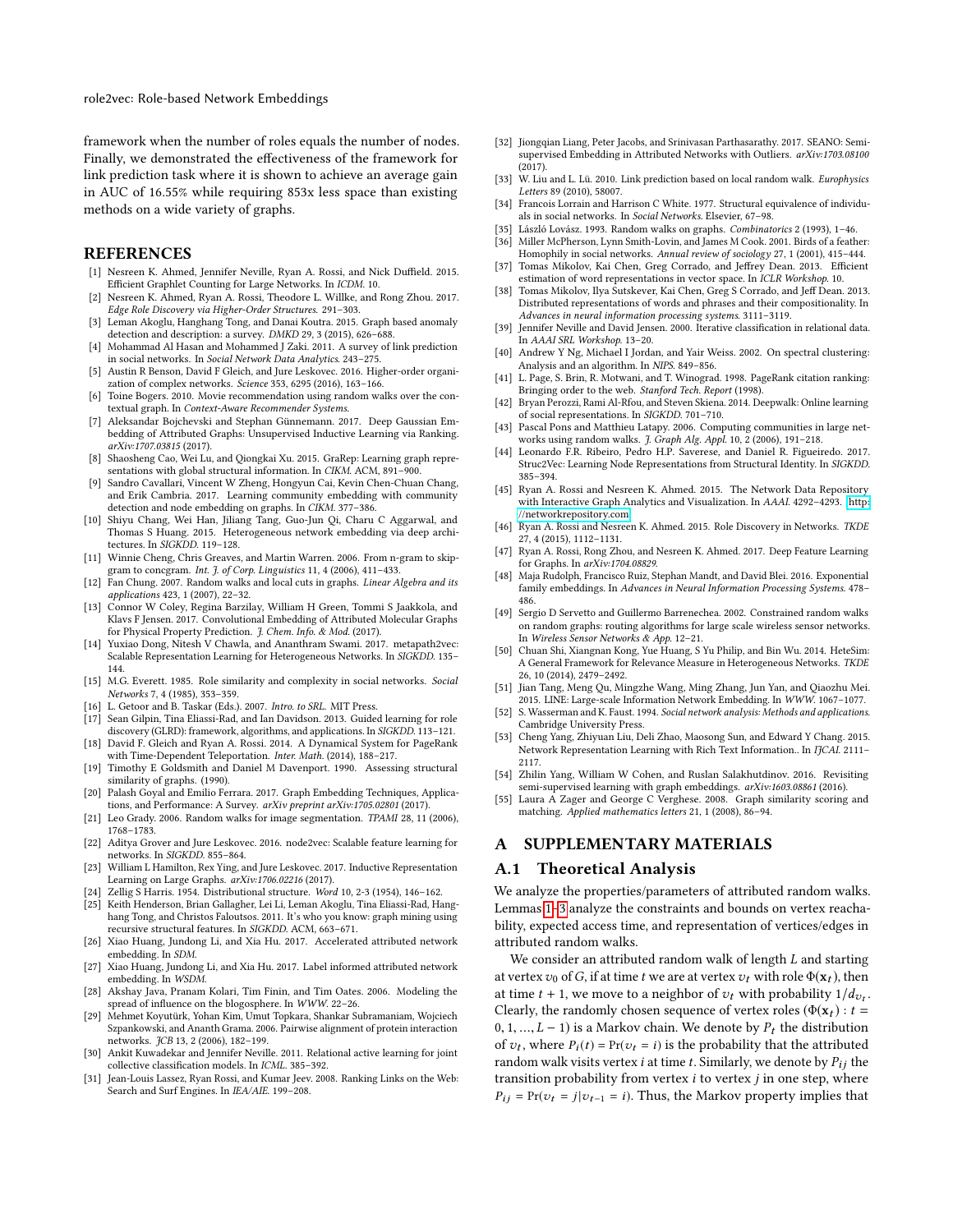this Markov chain is uniquely defined by its one-step transition matrix  $P = (P_{ij})_{v_i, v_j \in V}$ ,

$$
P_{ij} = \begin{cases} 1/d_i, & \text{if } (i,j) \in E \\ 0, & \text{otherwise} \end{cases}
$$
 (10)

Let  $P^m$  be the transition matrix whose entries are the *m*-step tran-<br>sition probabilities, such that sition probabilities, such that

$$
P_{ij}^{m} = \Pr(v_{t+m} = j \mid v_t = i)
$$
\n(11)

is the probability that the attributed walk moves from vertex *i* to vertex *i* in exactly m steps. Finally, we denote by  $r^t$ , the probability vertex *j* in exactly *m* steps. Finally, we denote by  $r_{ij}^t$  the probability that starting at vertex  $i$ , the *first transition* to vertex  $j$  occurs at time t,

$$
r_{ij}^t = \Pr(v_t = j, \forall 1 \le m \le t - 1, v_m \ne j \mid v_0 = i)
$$
 (12)

<span id="page-5-0"></span>LEMMA 1. If  $u$  and  $v$  are two non-adjacent vertices in a connected graph G, then there is at least one neighbor  $j \in \Gamma(u)$  where  $r_{uj}^t \leq r_{j\upsilon}^{t_1}$ for  $t_1 < t$ .

*Proof.* Let  $d_u = |\Gamma(u)|$  be the degree of vertex u, and denote by [ $d_u$ ] the set of neighbors of u. For each neighbor  $j \in [d_u]$ , start an attributed random walk at *j*, and let  $r_{j\nu}^{t_1}$  be the probability that the first transition from *i* to a cosume of time *t*. Now boring a ottaible first transition from j to v occurs at time  $t_1$ . Now begin a attributed random walk at u and let  $r_{uv}^t$  be the probability that the first<br>transition from u to z occurs at time t. By conditioning on the first transition from  $u$  to  $v$  occurs at time  $t$ . By conditioning on the first transition, we have

$$
r_{uv}^t = \sum_{j=1}^{d_u} P_{uj} \cdot r_{jv}^{t-1} = \frac{1}{d_u} \sum_{j=1}^{d_u} r_{jv}^{t-1}
$$

Set  $t_1 = t-1$ , thus the probability  $r_{uv}^t$  is the mean of the probabilities of *u*'s neighbors,  $r_{j\upsilon}^{t_1}$  for  $j \in [d_u]$  and  $t_1 < t$ . This implies that there is at least one neighbor *j* where  $r_{uv}^t \le r_{jv}^{t_1}$  for  $t_1 < t$ , and Lemma [1](#page-5-0) is proved.

Lemma [1](#page-5-0) shows that the probability  $r_{uv}^t$  is upper bounded by<br>a probability of at least one of  $u$ 's pershaps  $(i, e^{-t_1})$ . Thus, an the probability of at least one of u's neighbors  $(i.e., r_{ij}^{t_1})$ . Thus, and the initial syndom wells of a set one vector u will likely visit attributed random walk starting at any vertex  $u$  will likely visit nearby vertices first before visiting distant vertices. And that a distant vertex  $v$  is more reachable from some neighbor  $i$  in less steps (*i.e.*,  $t_1 < t$ ).

LEMMA 2. If  $u$  and  $v$  are two non-adjacent vertices in a connected graph G, with  $h_{uv}$  is the expected access time from u to v, and  $h_{iv}$ is the average neighbor access time for u, then with probability less than <sup>1</sup>/2, an attributed random walk starting at u takes at least  $L = 2 h_{uv} > 2 \tilde{h}_{jv}$  to reach v.

*Proof.* Recall that  $r_{uv}^t$  is the probability that starting at u, the attributed random walk first visits z at time t then the expected access uted random walk first visits  $v$  at time  $t$ , then the expected access time from *u* to *v* is  $\mathbb{E}[t] = h_{uv} = \sum_{t \ge 1} t$ . *r*  $u_v^t$ . By conditioning on

the first transition, we have

$$
h_{uv} = \sum_{t \ge 1} t \cdot \sum_{j=1}^{d_u} P_{uj} \cdot r_{jv}^{t-1}
$$
  
= 
$$
\sum_{j=1}^{d_u} P_{uj} + \sum_{t > 1} t \cdot \sum_{j=1}^{d_u} P_{uj} \cdot r_{jv}^t
$$
  
= 
$$
1 + \frac{1}{d_u} \sum_{j=1}^{d_u} \sum_{t > 1} t \cdot r_{jv}^t = 1 + \frac{1}{d_u} \sum_{j=1}^{d_u} h_{jv}
$$

where  $d_u$  is the degree of u, and  $h_{jv}$  is the expected access time<br>for some neighbor vertex  $i \in [d]$  Since  $t > 0$  for any vertex in G for some neighbor vertex  $j \in [d_u]$ . Since  $t \geq 0$  for any vertex in G, then by Markov's inequality, for any  $L > 0$ ,

$$
\Pr(t \ge L) \le \frac{\mathbb{E}[t]}{L} = \frac{h_{uv}}{L}
$$

Let  $\tilde{h}_{jv} = \frac{1}{d_u} \sum_{j=1}^{d_u} h_{jv}$  be the average neighbor access time for vertex u. Then, with Pr( $t \ge L$ )  $\le 1/2$ , an attributed random walk<br>texting at u takes at least  $L = 2$  k  $\ge 2$  k is to reach a starting at u takes at least  $L = 2 h_{uv} > 2 \tilde{h}_{jv}$  to reach v.

<span id="page-5-1"></span>LEMMA 3. Suppose we start  $d_u$  attributed random walks of length L from any vertex  $u \in V$  in G. For a given edge  $e = (v, v')$ , let  $I_e$ <br>denote the total number of attributed random walks containing e denote the total number of attributed random walks containing e. Then, the expectation of the random variable  $I_e$  is upper bounded by L, i.e.,  $\mathbb{E}[I_e] \leq L$ .

Proof. Recall that the probability of an attributed random walk starting at u visits v at time t is  $P_{uv}^t = \lambda_u P^t \lambda_v^T$ , where  $\lambda_u$  is the indicator vector for vertex u, which equals 1 in coordinate u and 0. indicator vector for vertex  $u$ , which equals 1 in coordinate  $u$  and 0 otherwise. Then, for a given edge  $e = (v, v')$ , the probability that the attributed random walk visits z) at time t and z' at time t + 1 is the attributed random walk visits v at time t and  $v^i$  at time  $t + 1$  is  $\lambda_u P^t \lambda_v^T / d_v$  (since the transition probability from v to v' is  $1/d_v$ ).<br>Suppose we start description and value of length I from y let  $\lambda_u$   $\lambda_v/a_v$  (since the transition probability from  $v$  to  $v$  is  $1/a_v$ )<br>Suppose we start  $d_u$  attributed random walks of length L from  $u$ , let  $I_e$  denote the total number of attributed random walks containing  $e$ , then the expectation of  $I_e$  is the sum of the probabilities that there exists an attributed random walk visiting  $\vec{e} = (v, v')$  as follows

$$
\mathbb{E}[I_e] \leq \sum_{t=1}^{L} \sum_{u} d_u \lambda_u \mathbf{P}^t \lambda_v^{\mathsf{T}} / d_v
$$
  
= 
$$
\sum_{t=1}^{L} \mathbf{1} \mathbf{D} \mathbf{P}^t \lambda_v^{\mathsf{T}} / d_v = \sum_{t=1}^{L} \mathbf{1} \mathbf{D} \lambda_v^{\mathsf{T}} / d_v = \sum_{t=1}^{L} 1 = L
$$

where <sup>D</sup> is the degree matrix with the ith diagonal entry is the vertex degree  $d_i$ , 1 is the unit vector with all entries equal to 1, and  $\Box$  $(1D)P<sup>t</sup> = 1D.$  $t = 1D$ .

The above implies attributed random walks are a generalization of random walks. For instance, if  $M = N_v$ , then random walks are recovered.

Corollary A.1. Role2vec is space-efficient with space complexity  $O(MD + N_{\nu}).$ 

Proof. To store the learned embeddings of the vertex-roles, Role2vec takes  $O(MD)$  space. Also, *Role2vec* takes  $O(N_v)$  space for a hash table mapping vertices to their corresponding roles. Thus, the total space used by Role2vec is  $O(MD+N_v)$ . Since  $M \ll N_v$ , then Role2vec takes less space compared to baseline methods that require  $O(N_v D)$  space. space.